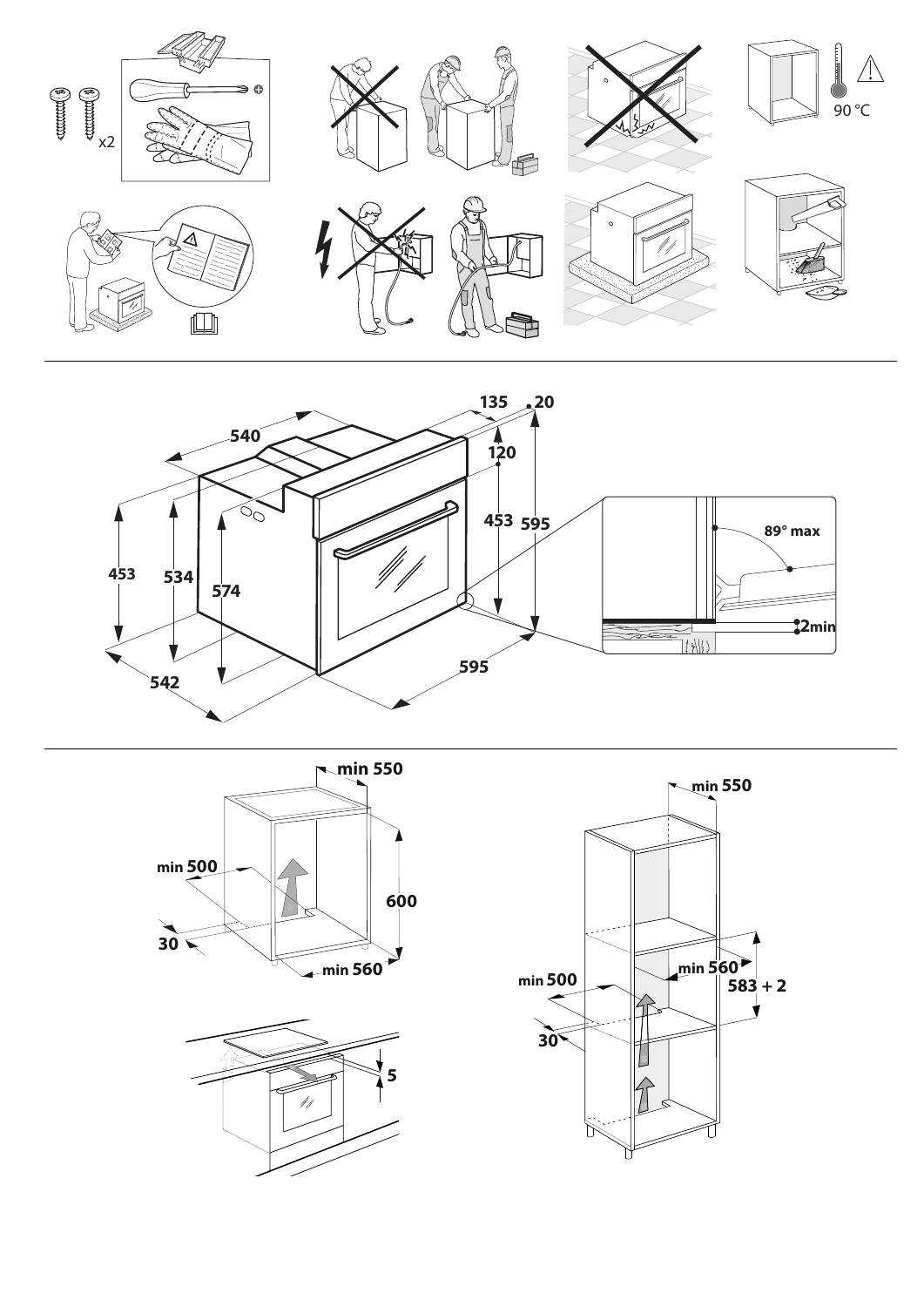



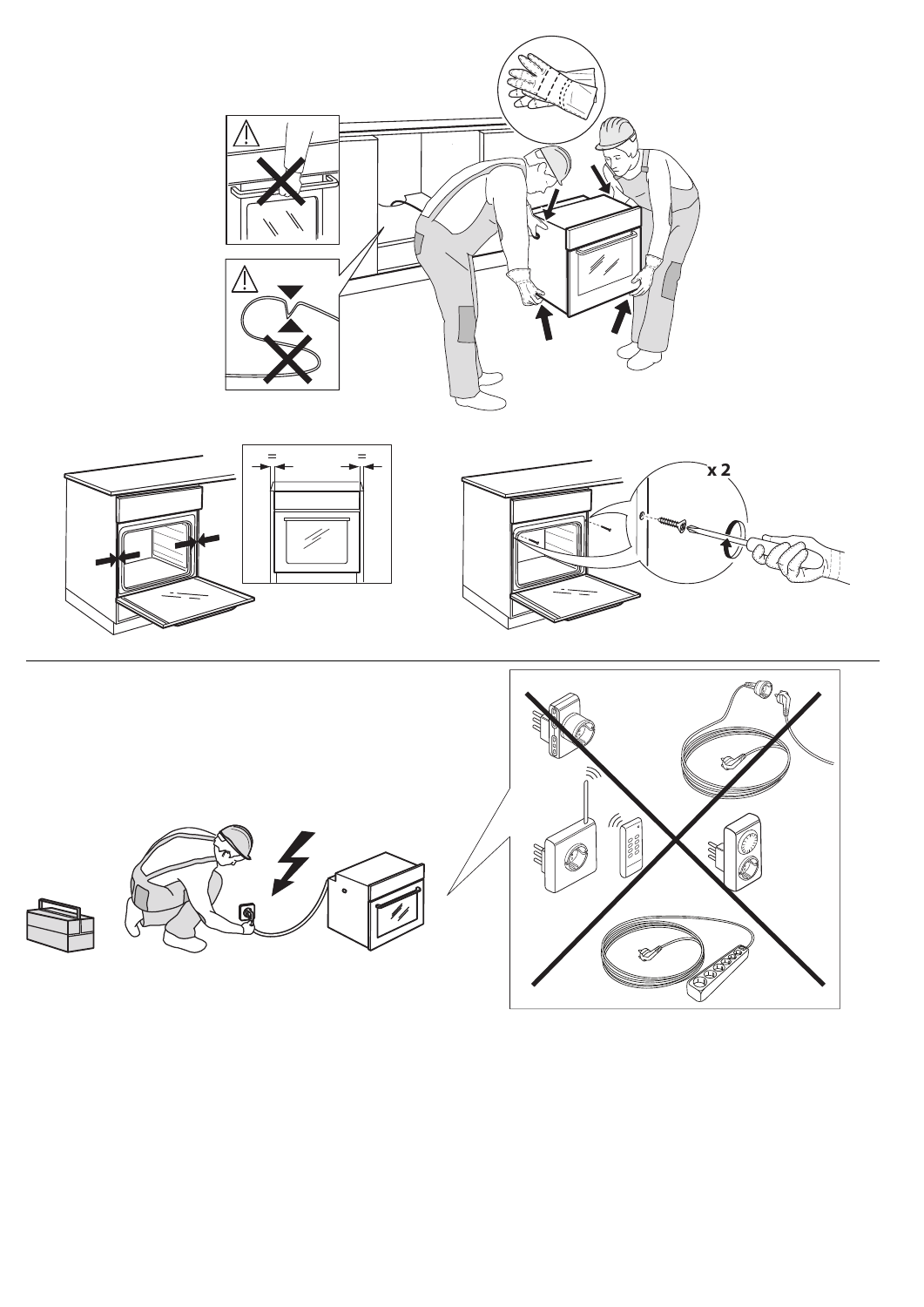# **EN SAFETY INSTRUCTIONS**

# **IMPORTANT TO BE READ AND OBSERVED**

Before using the appliance, read these safety instructions. Keep them nearby for future reference.

These instructions and the appliance itself provide important safety warnings, to be observed at all times. The manufacturer declines any liability for failure to observe these safety instructions, for inappropriate use of the appliance or incorrect setting of controls.

 $\triangle$  Very young children (0-3 years) should be kept away from the appliance. Young children (3-8 years) should be kept away from the appliance unless continuously supervised. Children from 8 years old and above and persons with reduced physical, sensory or mental capabilities or lack of experience and knowledge can use this appliance only if they are supervised or have been given instructions on safe use and understand the hazards involved. Children must not play with the appliance. Cleaning and user maintenance must not be carried out by children without supervision.

 $\triangle$  WARNING: The appliance and its accessible parts become hot during use. Care should be taken to avoid touching heating elements. Children less than 8 years of age must be kept away unless continuously supervised.

 $\triangle$  Never leave the appliance unattended during food drying. If the appliance is suitable for probe usage, only use a temperature probe recommended for this oven - risk of fire.

 $\Lambda$  Keep clothes or other flammable materials away from the appliance, until all the components have cooled down completely - risk of fire. Always be vigilant when cooking foods rich in fat, oil or when adding alcoholic beverages - risk of fire. Use oven gloves to remove pans and accessories. At the end of cooking, open the door with caution, allowing hot air or steam to escape gradually before accessing the cavity - risk of burns. Do not obstruct hot air vents at the front of the oven - risk of fire.

 $\triangle$  Exercise caution when the oven door is in the open or down position, to avoid hitting the door.

## **PERMITTED USE**

 $\triangle$  CAUTION: The appliance is not intended to be operated by means of an external switching device, such as a timer, or separate remote controlled system.

 $\triangle$  This appliance is intended to be used in household and similar applications such as: staff kitchen areas in shops, offices and other working environments; farm houses; by clients in hotels, motels, bed & breakfast and other residential environments.

 $\triangle$  No other use is permitted (e.g. heating rooms).

**A** This appliance is not for professional use. Do not use the appliance outdoors.

 $\Delta$ Do not store explosive or flammable substances (e.g. gasoline or aerosol cans) inside or near the appliance - risk of fire.

## **INSTALLATION**

 $\triangle$  The appliance must be handled and installed by two or more persons - risk of injury. Use protective gloves to unpack and install - risk of cuts.

 $\Delta$  Installation, including water supply (if any), electrical connections and repairs must be carried out by a qualified technician. Do not repair or replace any part of the appliance unless specifically stated in the user manual. Keep children away from the installation site. After unpacking the appliance, make sure that it has not been damaged during transport. In the event of problems, contact the dealer or your nearest Aftersales Service. Once installed, packaging waste (plastic, styrofoam parts etc.) must be stored out of reach of children - risk of suffocation. The appliance must be disconnected from the power supply before any installation operation - risk of electric shock. During installation, make sure the appliance does not damage the power cable - risk of fire or electric shock. Only activate the appliance when the installation has been completed.

 $\triangle$  Carry out all cabinet cutting works before fitting the appliance in the furniture and remove all wood chips and sawdust.

 $\triangle$  Do not remove the appliance from its polystyrene foam base until the time of installation.

 $\triangle$  After installation, the bottom of the appliance must no longer be accessible - risk of burn.

 $\triangle$  Do not install the appliance behind a decorative door - risk of fire.

 $\triangle$  If the appliance is installed under the worktop, do not obstruct the minimum gap between the worktop and the upper edge of the oven - risk of burns.

# **ELECTRICAL WARNINGS**

 $\Delta$  The rating plate is on the front edge of the oven (visible when the door is open).

It must be possible to disconnect the appliance from the power supply by unplugging it if plug is accessible, or by a multi-pole switch installed upstream of the socket in accordance with the wiring rules and the appliance must be earthed in conformity with national electrical safety standards.

 $\triangle$  Do not use extension leads, multiple sockets or adapters. The electrical components must not be accessible to the user after installation. Do not use the appliance when you are wet or barefoot. Do not operate this appliance if it has a damaged